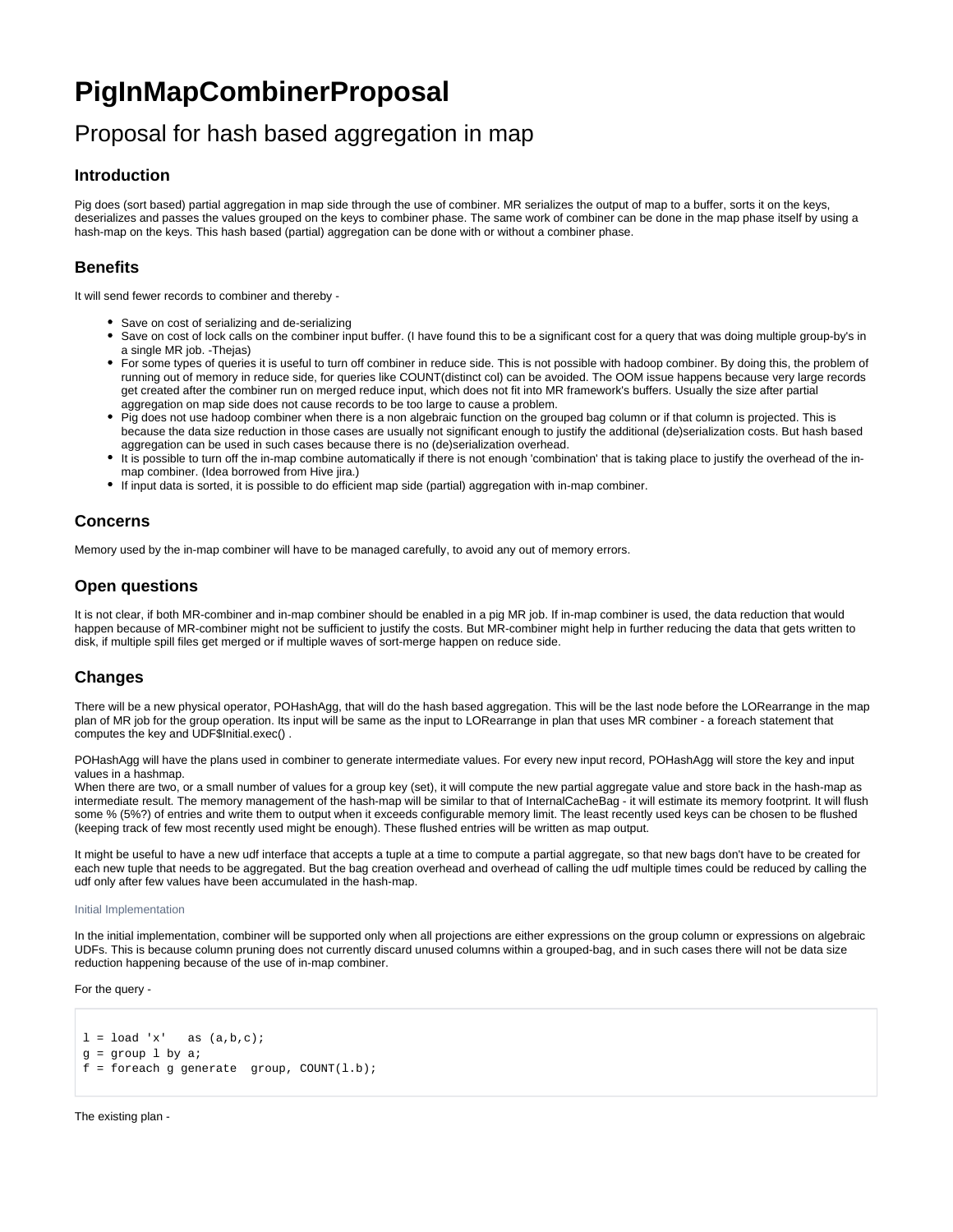```
Map Plan
g: Local Rearrange[tuple]{bytearray}(false) - scope-73
| |
    | Project[bytearray][0] - scope-74
|
|---f: New For Each(false,false)[bag] - scope-61
| | | |
         | Project[bytearray][0] - scope-62
| | | |
         | POUserFunc(org.apache.pig.builtin.COUNT$Initial)[tuple] - scope-63
| | | |
         | |---Project[bag][1] - scope-64
 | |
            |---Project[bag][1] - scope-65 |
      |---Pre Combiner Local Rearrange[tuple]{Unknown} - scope-75
|| || || || || ||
         |---l: New For Each(false,false,false)[bag] - scope-47
```
### Will change to -

```
Map Plan
g: Local Rearrange[tuple]{bytearray}(false) - scope-73
| |
   | Project[bytearray][0] - scope-74
|
|---f: HashAgg 
| | | |
        | Project[bytearray][0] - scope-62
| | | |
        | POUserFunc(org.apache.pig.builtin.COUNT$Intermediate)[tuple] - scope-63
| | | |
        |---Project[bag][1] - scope-64 |
    ---f: New For Each(false,false)[bag] - scope-61
 | |
            | Project[bytearray][0] - scope-62
 | |
            | POUserFunc(org.apache.pig.builtin.COUNT$Initial)[tuple] - scope-63
 | |
            | |---Project[bag][1] - scope-64
 | |
                 | |---Project[bag][1] - scope-65
|| || || || || ||
         |---Pre Combiner Local Rearrange[tuple]{Unknown} - scope-75
 |
             |---l: New For Each(false,false,false)[bag] - scope-47
```
The MR combiner will also be supported and by default in-map combiner will not be used. There will be a property that will need to be set to enable it. There will be another property that will control use of MR combiner along with in-map combiner. After sufficient testing is done, we can change the default execution mode and properties.

### Query Plan

The CombinerOptimizer will generate the in-map plan as well. Except for the introduction of a new operator, the plan will remain the same.

#### Plan execution 1. Evaluating aggregate results

For every new input record, POHashAgg will do the following -

- 1. compute the key using the index for the key. (the key is computed in the foreach statement with UDF\$Initial calls that precedes the POHashAgg).
- 2. lookup the hashmap for entry corresponding to key
- 3. if the key is a key not seen in previous iteration (currentKey), or if the currentKey has many values ( > 100 (configurable)), for each aggregate plan, create a bag with the existing value(s) and new value, and compute the aggregated value.